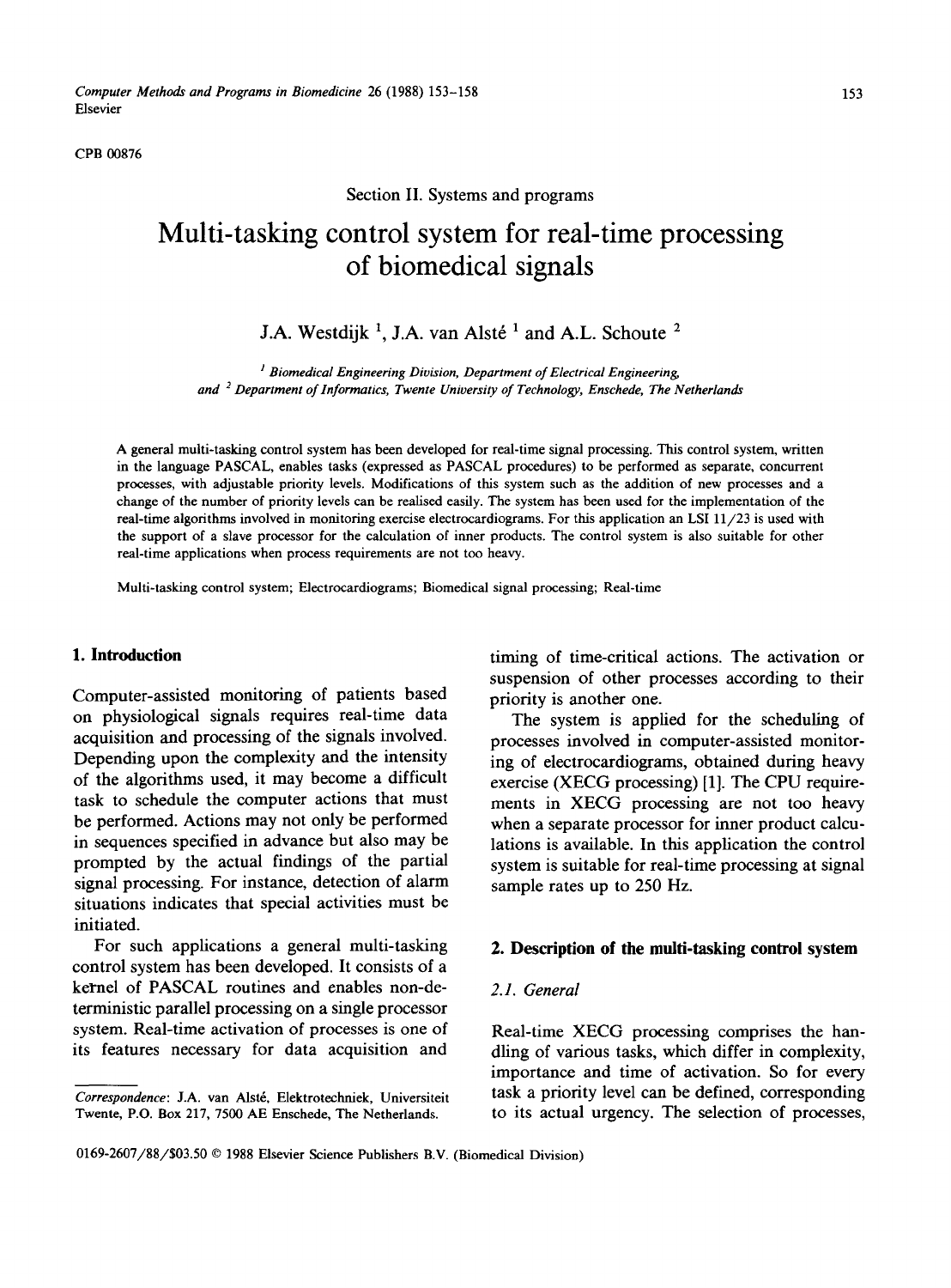performing the tasks, consequently has to be pri- needed for the insertion of processes in queues ority-dependent, in which high-priority processes and the removal of processes from queues. In Fig. can interrupt low-priority ones. 1 the process flow between the various queues and

can be made between processes activated on a regular time base (periodical processes) and *2.3. Queue operations*  processes who's activation time depends on the actual signal properties (for example, scheduling In the timer queue, processes are sequenced after of several tasks after each detection of a heart being scheduled by a WAIT operation. Real-time beat) or the activity of another process (for exam- scheduling of a process can be relative to a system ple error messages due to a delay in dispatching a variable representing the current time or relative process). to the activation time of another process. Each

of processes can be realised by a multi tasking its wake-up time by means of a clock-driven intercontrol system [2]. Parallel processing on a single rupt routine, performing the AWAKE operation. processor system can only be realised using a In our application the current time is updated by number of queues in which processes are waiting a clock interrupt every 4 ms. To enable dynamic to be served by the CPU or are waiting to be process control the heading of the WAIT operactivated under some (time) conditions. ation has been extended by a priority field. In this

stalled a 'timer queue', in which processes are phore queue by means of a PASSIVATE opersequenced according to their wake-up time. For ation. An inactive process blocked by a semaphore the execution of processes with different priorities can be activated by another process, by means of a corresponding number of 'ready queues' is an ACTIVATE operation. The usage of semamaintained. Processes of which the activation time phores for synchronising processes, introduced by is dependent upon the actual findings of the par- Dijkstra [3], has for this application been extended tial signal processing can be synchronised by so- with a time-stamp and a priority field. This encalled semaphores. They will wait, in case of ables scheduling of processes relative to an (arbiblocking, in a semaphore queue. trary) activation time at adjustable priority levels.

To control the process flow, operations are



According to the activation time a distinction the corresponding control operations are shown.

The scheduling and the selection of these types scheduled process will be activated according to way adjusting the priority levels of processes dur-*2.2. Queue definition* ing real-time processing is possible.

Processes can deactivate themselves (from real-For the scheduling of real-time processes we in-<br>time control) by putting themselves in a sema-

# *2.4. Activation, preemption and idling*

TIMER QUEUE  $\begin{bmatrix} 1 & 2 \end{bmatrix}$  Activation of a process means placing it at the end of the ready queue according to its priority. High-READY QUEUES priority processes can preempt low-priority ones  $\begin{array}{c|c}\n\hline\n\text{HIGH} & \text{S}\n\end{array}$  served by the CPU, where preempted processes  $I_{\text{cpl}}$  are sequenced at the beginning of the ready queue corresponding to their priority. They are re-  $\begin{bmatrix}$  LOW PRIORITY PREEMPTION  $\end{bmatrix}$  activated after the serving of processes with higher priority.

The process with lowest priority is used as an ACTIVATE PASSIVATE PASSIVATE in the process with lowest priority is used as an processes are available for execution. Instead of Fig. 1. Process flow. an idling loop some low-priority tasks could be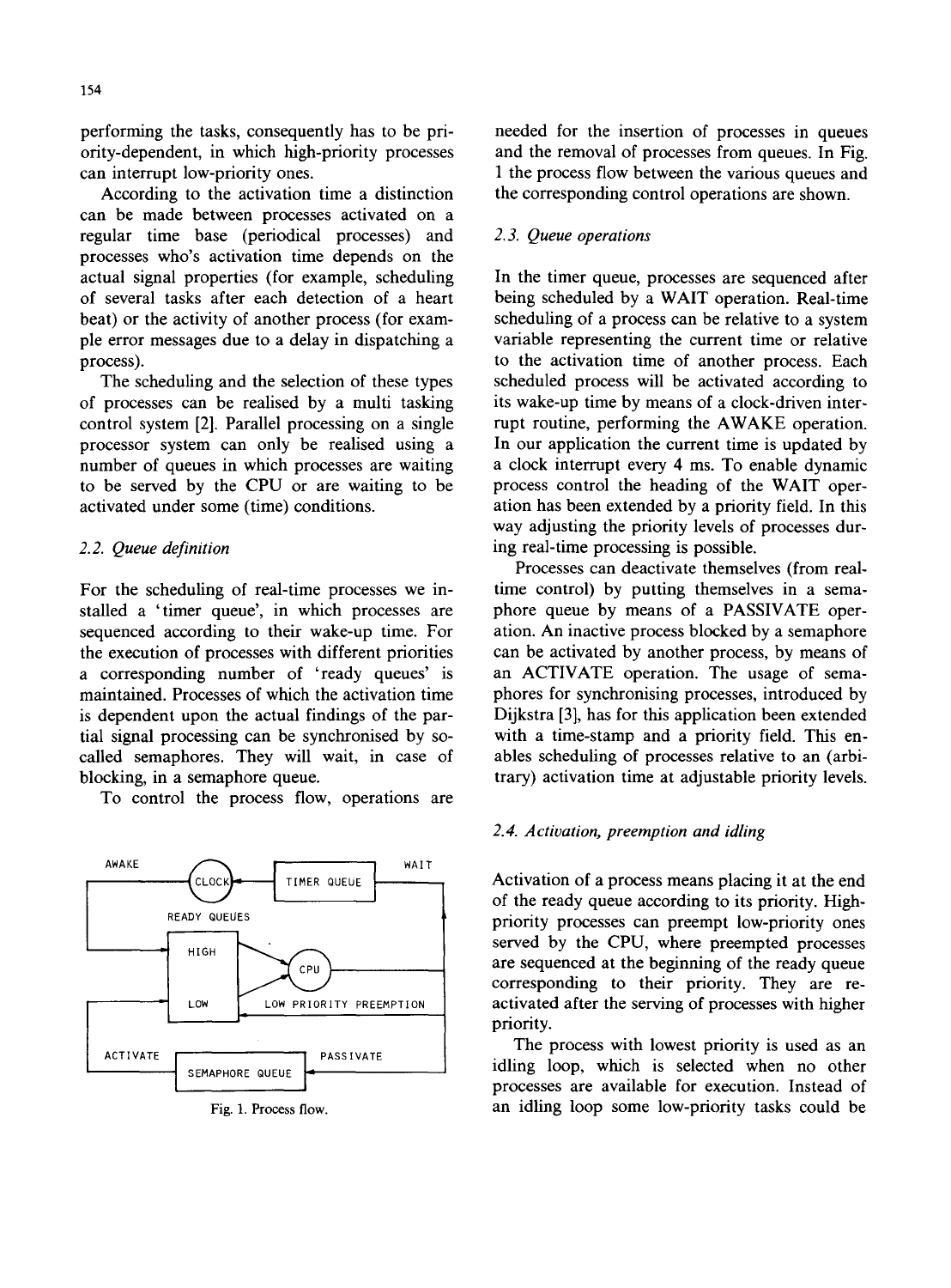executed. Applied to XECG processing, the lowest PREEMPT) as shown in Appendix 3. priority process is used for keyboard handling. A creator process (in our case the MAIN pro-

be chained by means of a link pointer in their detail in SPAWN is the copying of the stack-frame process record. In Appendix 1 the control system corresponding to SPAWN to the stack of the declaration part is shown. The created process.

respect to that semaphore. Time-stamps corresponding to these activations are stored in a cyclic RUNSTATE, which denotes the priority of the array (TIME). The size of this array limits the running process, and READYLEVEL, which denumber of pending activations. There are two notes the highest priority of the ready processes. indices (PROCESSIN, PROCESSOUT), which By having the READYLEVEL available, the point to the activation time of the most recent selection of a next process to be served by the activation and the one which is due to be handled. CPU is simplified. The actual process switch is In Appendix 2 basic queueing operations of performed by the SWITCH operation. During this processes are shown, operation the current heap and stack pointers are

vironments' of the various processes, each process and updated according to the selected process. record contains a stack and heap pointer field. During control operations no interrupts are<br>The heap pointer field is also switched in order to allowed. Therefore the body of each control opmaintain the proper heap pointer/stack pointer eration is, when necessary, surrounded by interrelationship, which is tested by PASCAL runtime rupt disable/enable statements. routines. Both pointers get their initial value at the creation of processes.

OMSI-PASCAL  $[4]$  on an LSI  $11/23$  computer. In of the RT-11 operating system. A memory layout order to initiate a process a PASCAL procedure is shown in Fig. 2. The time needed for the control which represents the process must have been de-<br>system operations has been measured by displayclared. At the creation of a process a correspond- ing the output of a parallel interface (DRV-11) on ing process record and data stack will be assigned a logic analyser. The bits of the parallel interface dynamically and the execution of the given proce- were set or cleared at crucial time points in system dure will start using these data fields. During routines. In Table 1 the maximum durations meaexecution a process may be blocked, leading to the sured of the control operations necessary for realinsertion of the process in one of the process time processing are shown. queues and to a switch of process execution. In In this application eight processes were defined our application the process bodies contain never- working at four priority levels: ending loops such that the execution of the tasks  $\Box$  two processes with priority level 3 to compute ing of processes is performed by a number of detected beats; control system operations (SPAWN, SWITCH,  $\Box$  one process with priority level 2 to update ECG

gram) may start a new process by calling SPAWN. 2.5. Timing and heap / stack pointer managing **The SPAWN** heading contains a procedure parameter (TASK) which specifies the procedure To manage processes within queues, processes may to be performed as parallel process. A noteworthy

The semaphore declaration contains a counter The selection of the ready processes is handled (COUNT) to store the number of activations with by another control system operation (PREEMPT, by another control system operation (PREEMPT,<br>Appendix 3), in which just two levels are used:

To enable proper switching between 'data en- stored in the process record of the blocked process

allowed. Therefore the body of each control op-

# **4. Performance**

3. Implementation in OMSI-PASCAL The parallel process kernel for the purpose of XECG processing has been implemented on an The multi-tasking procedures are implemented in LSI 11/23 computer in OMSI-PASCAL, on top

will go on indefinitely. The initiation and switch-<br>the heart rate and provide the classification of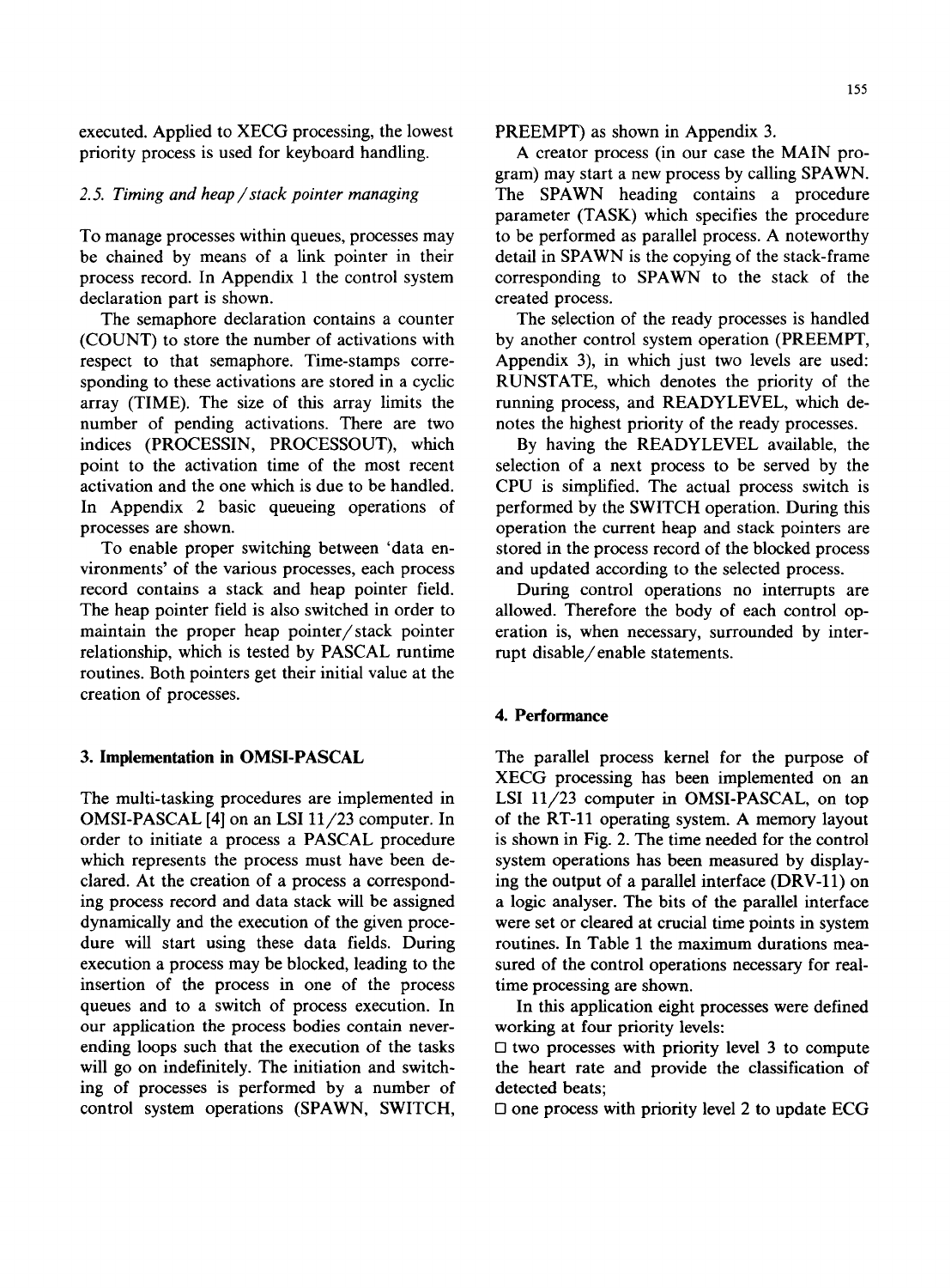| RT 11<br>vectors | code | global<br>variables | process record<br>of<br>main program | process record<br>οf<br>process | heap and<br>stack of<br>process | .                               | stack of<br>main<br>program |
|------------------|------|---------------------|--------------------------------------|---------------------------------|---------------------------------|---------------------------------|-----------------------------|
|                  |      |                     |                                      | HP                              | SP                              | HP<br>$\ldots \ldots \ldots$ SP | SP<br>main,<br>main         |



Maximum control operation times easily.

| Control operation | .<br>priority |                                   |  |
|-------------------|---------------|-----------------------------------|--|
| Passivate         | $0.12$ ms     | queues.                           |  |
| Activate          | $0.26$ ms     | $(3)$ The                         |  |
| Awake             | $0.26$ ms     | for othe<br>general<br><b>The</b> |  |
| Wait              | $0.18$ ms     |                                   |  |
| Preempt/switch    | $0.54$ ms     |                                   |  |

 $\Box$  four processes with priority level 1 for input/ output control;

 $\square$  one process with priority level 0 for keyboard handling. **References** 

In this arrangement real-time processing of an [1] J.A. van Alsté, M.W. la Haye, J. de Vries and H.B.K.<br>ECG with two lead signals at sampling rate of 250 Boom. Exercise electrocardiography using rowing ergome-Hz was possible without problems. try suitable for leg amputees, Int. Rehab. Med., 7 (1985)

Parallel processing on a single-processor system ed. F. Genuys (Academic Press, New York, 1968).<br>
turned out to be successfully annlied to real-time [4] Oregon Software, Manual OMSI PASCAL Version 1.2 for turned out to be successfully applied to real-time processing of electrocardiograms. The advantages [5] A.L. Schoute and W.A. Vervoort, Realtime concurrent of the usage of the described control system are:<br>
processing with PASCAL, in: Journees d'Electronique, pp.<br>
(1) Separate description of processes, containing<br>
285-294 (Lausanne Presses Polytechniques Romandes. the tasks to be performed. New processes are 1985).

TABLE 1 easily implemented, existing ones can be changed.

(2) A simple way of changing the number of priority levels by adjusting the number of ready

 $(3)$  The possibility of applying the control system for other real-time processing problems, due to its general purpose design.

The general software approach presented in this paper is an attractive way of real-time process beat templates representative for the ECG of the control for cases where CPU requirements are not patient being analysed;<br> $\Box$  for incurrent being analysed;<br> $\Box$  for incurrent being added.

- Boom, Exercise electrocardiography using rowing ergome- $1 - 5$ .
- [2] J.A. van Alsté, A.L. Schoute and H.B.K. Boom, Interactive control of physiological experiments, Comput. Programs 5. Conclusions Biomed. 18 (1984) 33-40.
	- [3] E.W. Dijkstra, in: Processing in programming languages,
	- RT-11 (January 1981).
	- 285-294 (Lausanne Presses Polytechniques Romandes,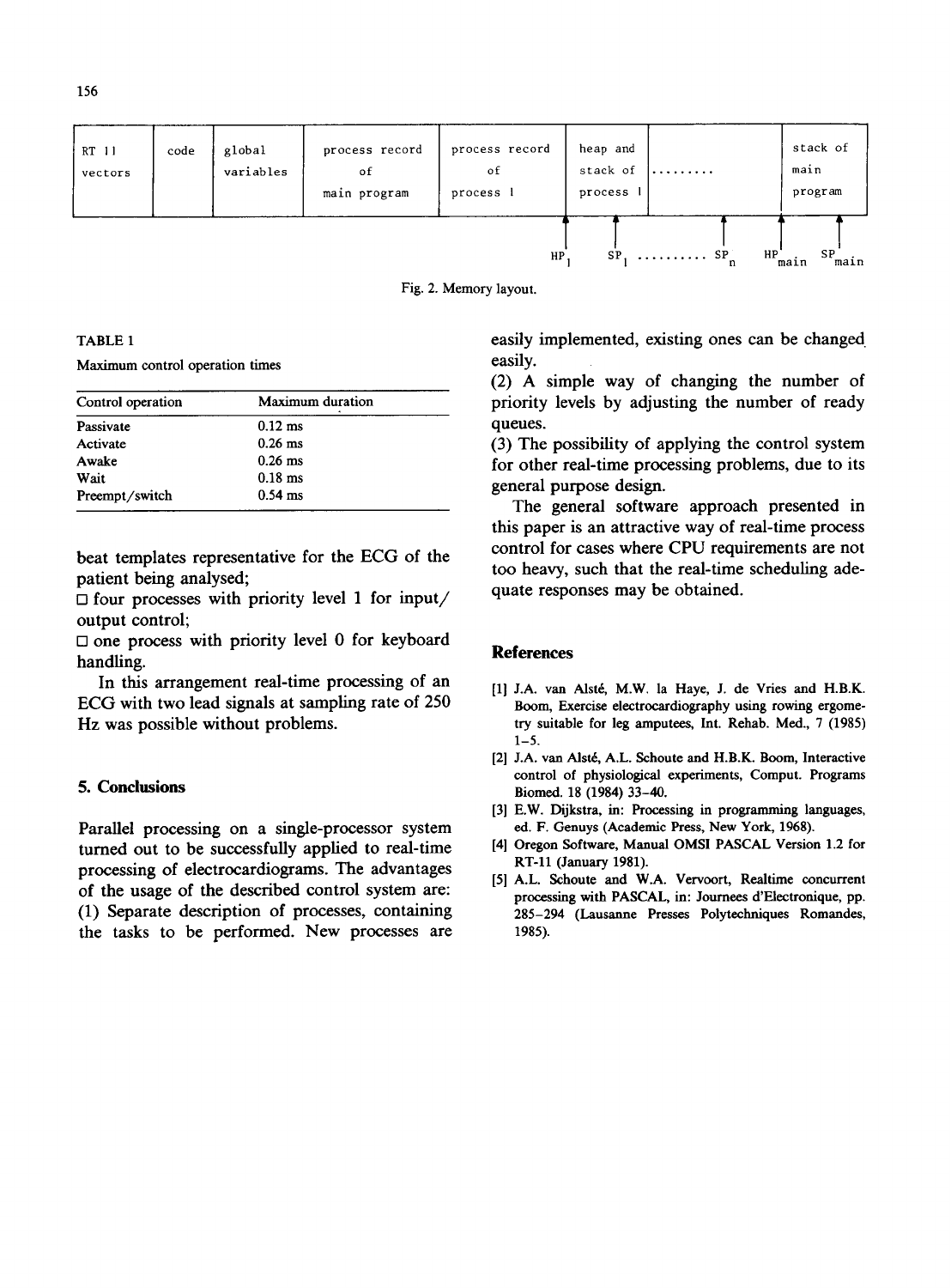### Appendix 1. Control system declaration part

```
CONST maxpri = ...; (* number of priorities *)
            = ...; (* stacksize *)
      size
TYPE spawnframe = array[0..6] of integer;
      stack =RECORD
               free: array[0..size] of integer;
                topframe : spawnframe;
               END:stackpointer = RECORD
                       CASE integer OF<br>0 : (top : ^spawnframe);<br>1 : (base: ^stack);
                      END;
      process = \intprocessrecord;
      aueue = RECORDhead, tail : process;
               END;
      semaphore = RECORD. count : integer;
                    processin, processout : integer;
                    semchain : queue:
                    time : array[0..9] of integer;
                   END:
      process record = RECORDsp, hp : stackpointer;
                        link : process;
                        \times integer;
                        prio : integer:
                       END:VAR
      currprocess, timerqueue : process;
      currtime, difftime : integer;
      readylevel, runstate : integer;
      ready : array[0. maxpri] of queue;
```
### Appendix 2. Control operations on queues

```
PROCEDURE activate (VAR s : semaphore);
  BEGIN
   disable:
    WITH s DO
     HIM SUCRET SUPPOSES TO THE SUPPOSE OF THE SUPPOSE SUPPOSE THE SUPPOSE OF THE SUPPOSE THE SUPPOSE SUPPOSE SUPPOSE SUPPOSE SUPPOSE SUPPOSE SUPPOSE SUPPOSE SUPPOSE SUPPOSE SUPPOSE SUPPOSE SUPPOSE SUPPOSE SUPPOSE SUPPOSE SUPPO
                 \frac{1}{2} is to rage \frac{1}{2}<br>IF semchain.head <> NIL (* there is a blocked
                                                                        process *)
                 THEN
                  BEGIN
                     enter(proc,ready[prio]);
                    enter (procincaty problem)<br>
(* activate process by placing it in the<br>
ready queue according to its priority *)<br>
IF ready level of the<br>
mighest ready process *)<br>
THEN (* update level of the<br>
mighest ready process *)
                     readylevel := prio;<br>IF prio > runstate
                     THEN
                       BEGIN
                         (* low priority preemption *)enterfirst(currprocess, ready[runstate]);
                         preempt;
                       END:END;
                  ELSE count := count + 1; (* count number of activa-
                                                                       tions to be handled *)END:
    enable:
   END;
```

```
PROCEDURE passivate (VAR s : semaphore, pri : integer);
 BEGIN
  disable;
    MITH & DO
     BEGIN processout := (processout + 1) mod 10;
           (* index corresponding to the time stamp<br>of the activation *)<br>currprocess<sup>2</sup>.prio := pri; (* adjust priority
                                                level *)
            IF count = 0 (* no activations : process blocked *)
            THEN
            HEN<br>BEGIN (* passivate process by placing<br>it in the semaphore queue *)
                     enter (currprocess, semchain);
                     preempt:
             FND
            ELSE count := count - 1; (* decrease the number
                                                of activations to be
    FND+handled *)
   enable;END:
PROCEDURE wait(t, pri : integer);
   BEGIN disable;<br>BEGIN disable;<br>IF t-currtime > 0 (* wake-up time not yet passed*)
           THEN
            BEGTN
              insert(t,currprocess,timerqueue);
               (* insert process in timerqueue
              according to its wake-up time *)<br>WITH currprocess DO
               BEGIN timer := t; (* note wake-up time *)<br>difftime := t - currtime
                END:IF timerqueue = currprocess (* process is heading
                                                      the timerqueue *
              the til<br>THEN difftime := t - currtime;<br>Frest-time before next process) .<br>Short time before next process)
                        will be awaken *)END:
           enable;
   END:
PROCEDURE awake;
VAR proc : process;
   BEGIN remove(waitersqueue, proc); (* remove first
                                                   process out of the
                                                    .<br>waitersqueue *)
           enter(proc.ready[proc.priol):
           (* insert process in the ready queue, according
           to its priority *)<br>WITH proc DO<br>IF prio > readylevel
            THEN readylevel := prio; (* update level of highest
                                                priority process *)
           IF readylevel > runstate<br>THEN BEGIN (* low priority preemption *)
                   enterfirst(currprocess, ready[runstate]);
                    preempt:
                  END:IF timerqueue <> NIL (* timerqueue not empty *)<br>THEN difftime := timerqueue^.timer - currtime
           ELSE difftime := -1;
   END:PROCEDURE clockhandler; (* called by the interrupt BEGIN routine *)
   currtime := currtime + 1;
   difftime := difftime - 1;WHILE difftime = 0 DO awake; (* wake-up process *)
```
 $END:$